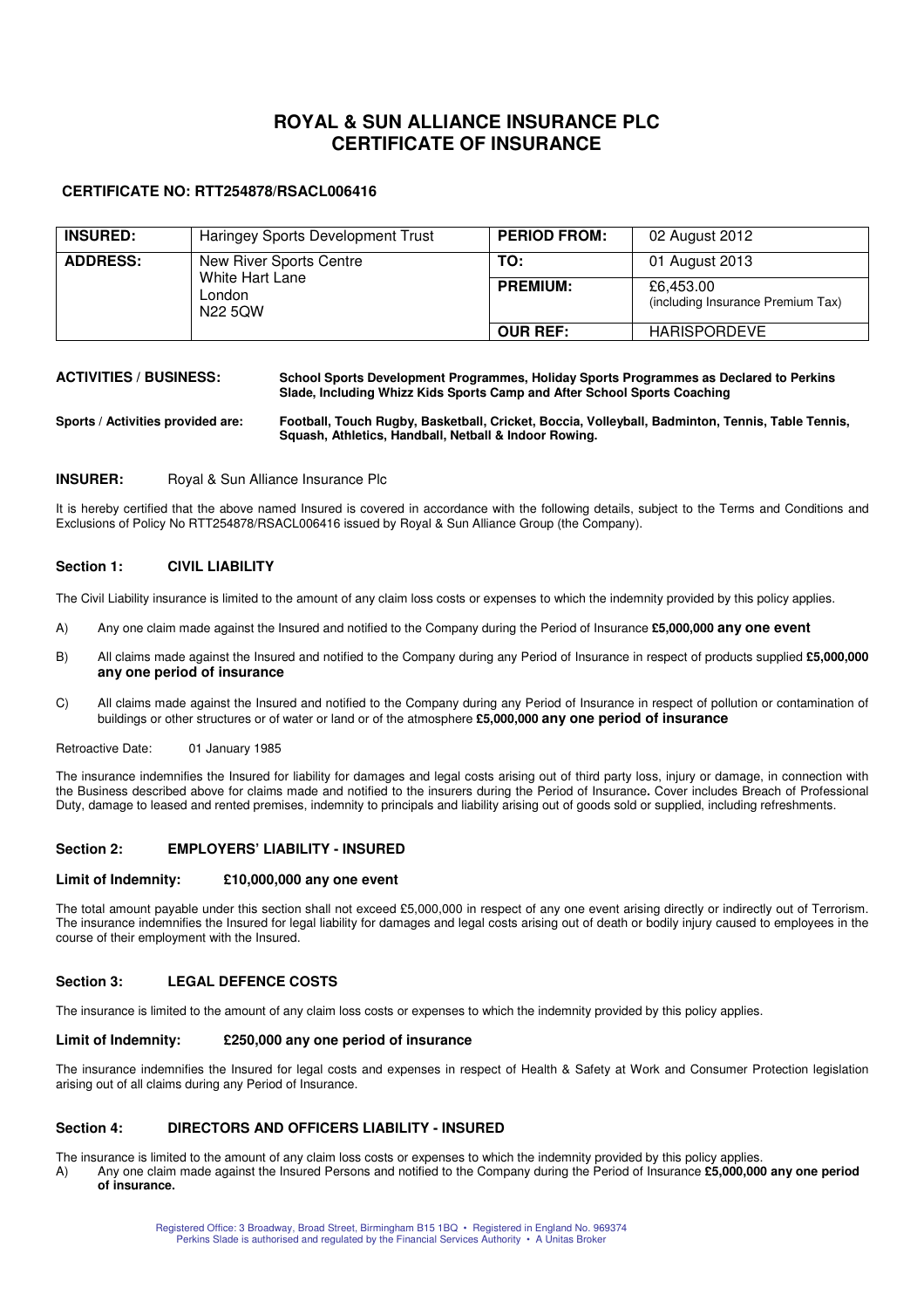B) All Claims for Pollution first made during the Period of Insurance (Defence Costs only) **£250,000 any one period of insurance**

C) All Claims for Pollution first made during the Policy Period (shareholder action) **£1,000,000 any one period of insurance** 

Retroactive Date: 01 January 1985

The insurance indemnifies the Insured for the Personal liability of Directors & Officers for actual or alleged error, misstatement, omission, neglect or breach of duty, or other act actually or allegedly committed or attempted in their capacity as Insured Persons of the Insured in respect of all claims made against the Insured and notified to the Insurer during any Period of Insurance.

#### **Section 5: ABUSE - INSURED**

The insurance is limited to the amount of any claim loss costs or expenses to which the indemnity provided by this policy applies.

The insurance indemnifies the Insured for legal Liability for damages and legal costs for claims made and notified to the insurers during the Period of insurance arising out of Abuse.

### **Limit of Indemnity: £2,500,000 any one period of insurance**

Retroactive Date: 01 January 1985

Signed on behalf of the Company

Date: 12 February 2013

Underwritten by

Royal and Sun Alliance Insurance plc (No 93792) Registered in England and Wales at St Mark's Court, Chart Way, Horsham, West Sussex, RH12 1XL Authorised and Regulated by the Financial Services Authority.